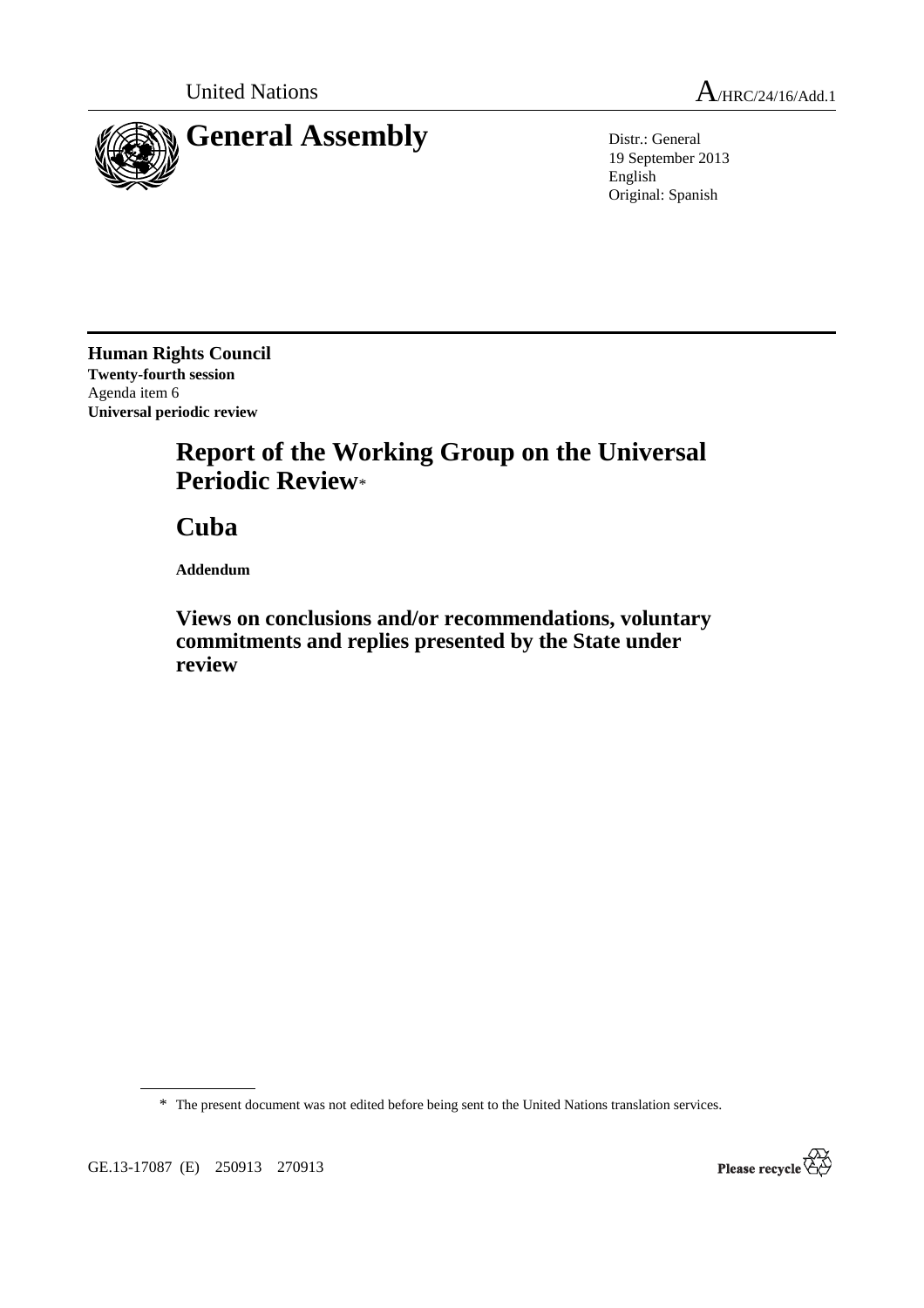1. Cuba engaged in the second cycle of the universal periodic review in a constructive and participatory manner and reiterated its unconditional support for the universal periodic review mechanism. The mechanism, which is based on a cooperative approach and a constructive and respectful dialogue, has been shown to be the best way of driving the effective promotion and protection of all human rights for all.

2. Guided by these principles, Cuba took note of the comments of the delegations that participated in the discussion and stated that it would examine the 292 recommendations that it had received during the meeting of 1 May 2013 with a view to their subsequent assessment.

3. In the ensuing months, the Government of Cuba thoroughly studied the recommendations made during the review and held broad-ranging consultations with stakeholders in order to settle on a position. A legal, political and institutional analysis was conducted of all the recommendations, with the direct involvement of 16 ministries, civil society organizations and others.

4. In this addendum, Cuba accepts almost all the recommendations (230), either because it agrees with their intent and is determined to put them into practice or because it is already implementing them. It has taken under advisement a small group (42) of recommendations whose implementation it cannot, for the time being, guarantee. Only 20 recommendations do not have the support of Cuba because they are incompatible with its constitutional principles and internal legal order and because their content conflicts with the spirit of cooperation and respect that should govern the universal periodic review.

5. Lastly, Cuba reiterates its commitment to continue cooperating with the United Nations human rights machinery, especially the Human Rights Council and its universal periodic review mechanism. The Government of Cuba undertakes to pursue its efforts to maintain a frank, reciprocal and genuine dialogue regarding human rights issues based on respect for the dignity and sovereignty of all States and peoples.

6. The position of the Government of Cuba on the recommendations made during the universal periodic review is as follows:

## **Recommendations supported by the Government of Cuba**

Recommendations: 170.15, 170.16, 170.17, 170.18, 170.19, 170.20, 170.21, 170.22, 170.23, 170.26, 170.27, 170.28, 170.29, 170.30, 170.31, 170.32, 170.34, 170.35, 170.36, 170.37, 170.38, 170.39, 170.40, 170.41, 170.42, 170.43, 170.44, 170.45, 170.46, 170.47, 170.48, 170.49, 170.50, 170.51, 170.52, 170.53, 170.54, 170.55, 170.56, 170.57, 170.58, 170.59, 170.60, 170.61, 170.62, 170.63, 170.64, 170.65, 170.66, 170.67, 170.68, 170.69, 170.70, 170.71, 170.72, 170.73, 170.74, 170.75, 170.76, 170.77, 170.78, 170.79, 170.80, 170.81, 170.82, 170.83, 170.84, 170.85, 170.86, 170.87, 170.88, 170.89, 170.90, 170.91, 170.92, 170.93, 170.94, 170.95, 170.96, 170.97, 170.98, 170.99, 170.100, 170.102, 170.103, 170.104, 170.105, 170.108, 170.114, 170.115, 170.116, 170.117, 170.118, 170.119, 170.120, 170.121, 170.122, 170.123, 170.124, 170.125, 170.126, 170.127, 170.128, 170.129, 170.130, 170.131, 170.132, 170.133, 170.140, 170.141, 170.143, 170.144, 170.145, 170.146, 170.147, 170.148, 170.149, 170.151, 170.152, 170.153, 170.154, 170.155, 170.156, 170.157, 170.158, 170.164, 170.165, 170.166, 170.167, 170.168, 170.169, 170.170, 170.181, 170.191, 170.195, 170.197, 170.198, 170.199, 170.200, 170.201, 170.202, 170.203, 170.204, 170.205, 170.206, 170.207, 170.208, 170.209, 170.210, 170.211, 170.212, 170.213, 170.214, 170.215, 170.216, 170.217, 170.218, 170.219, 170.220, 170.221, 170.222, 170.223, 170.224, 170.225, 170.226, 170.227, 170.228, 170.229, 170.230, 170.231, 170.232, 170.233, 170.234, 170.235, 170.236, 170.237, 170.238, 170.239, 170.240, 170.241, 170.242, 170.243, 170.244,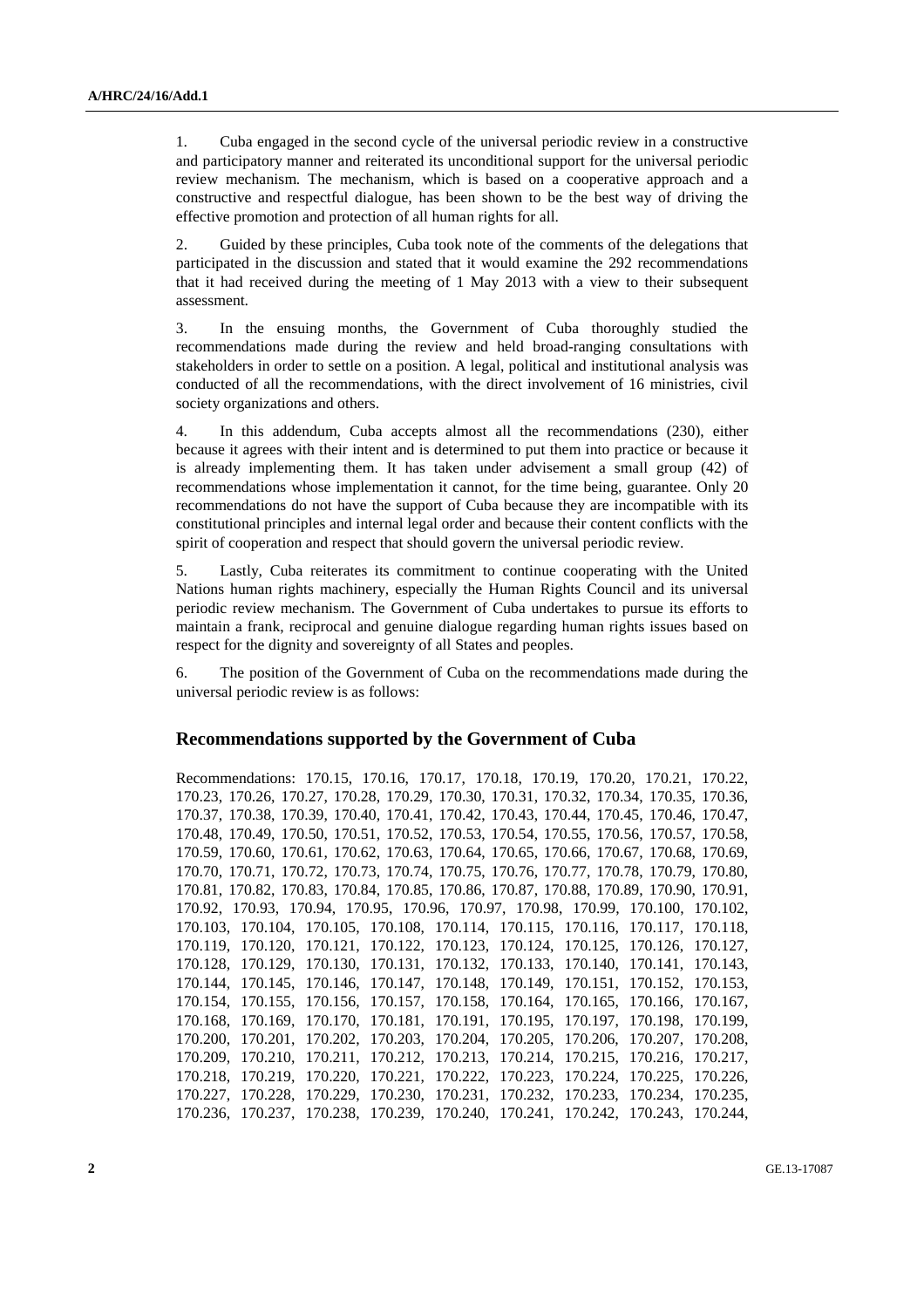170.245, 170.246, 170.247, 170.248, 170.249, 170.250, 170.251, 170.252, 170.253, 170.254, 170.255, 170.256, 170.257, 170.258, 170.259, 170.260, 170.261, 170.262, 170.263, 170.264, 170.265, 170.266, 170.267, 170.268, 170.269, 170.270, 170.271, 170.272, 170.273, 170.274, 170.275, 170.276, 170.277, 170.278, 170.279, 170.280, 170.281, 170.282, 170.283, 170.284, 170.285, 170.286, 170.287, 170.288, 170.289, 170.290, 170.291.

7. The Government of Cuba accepts the large number of recommendations listed above and will implement them in keeping with its means and the evolving circumstances in which it pursues the goal of universal justice. Many of them have already been carried out, are now being acted upon or are among the country's future priorities.

## **Recommendations that the Government of Cuba has taken under advisement**

Recommendations: 170.1, 170.2, 170.3, 170.4, 170.5, 170.6, 170.7, 170.8, 170.9, 170.10, 170.11, 170.12, 170.13, 170.14, 170.24, 170.25, 170.33, 170.101, 170.106, 170.107, 170.109, 170.110, 170.111, 170.112, 170.113, 170.134, 170.135, 170.136, 170.137, 170.142, 170.150, 170.159, 170.160, 170.161, 170.163, 170.178, 170.180, 170.185, 170.186, 170.194, 170.196, 170.292.

8. Cuba has taken these recommendations under advisement. Many of the issues they raise have been, or are being, addressed. Some recommendations are drafted in such a way as to make it impossible to ensure their observance at this time. They will nonetheless continue to be examined in the light of Cuban law, institutional procedures and the principles that govern the sovereign political system chosen by the Cuban people.

9. Cuba wishes to make the following comments regarding some of the issues raised in these recommendations:

- Cuba takes a very conscientious, serious approach to the ratification of international treaties in order to ensure that it will be able to fully honour its commitments. Sufficient time to examine their provisions, broad-ranging consultations with the relevant institutions, a thorough review of the relevant legislative framework and an analysis of current policies and programmes are needed to ensure that any international obligations that the country takes on will be compatible with national legislation and the country's political and social circumstances;
- Cuba maintains its firm resolve to continue cooperating with the representatives of the United Nations human rights machinery on a non-discriminatory basis;
- Cuba is against the death penalty on ideological grounds and is open to abolishing it under the right circumstances. Cuba understands and respects the arguments of the international movement that is advocating its abolishment or a moratorium;
- The country has a broad and effective inter-institutional system made up of various types of organizations, including NGOs, for receiving, processing and responding to any complaints or requests from individuals or groups of individuals regarding the enjoyment of any human right. The system also assesses the effectiveness of current mechanisms, policies and programmes on the promotion and protection of human rights and follows up on those recommendations that will contribute to the continued improvement of the enjoyment of human rights in Cuba;
- Cuba has an institutionalized system of collegiate independent courts, headed by the Supreme Court, whose composition is determined on the basis of their respective jurisdictions. This system ensures broad-based popular participation in the